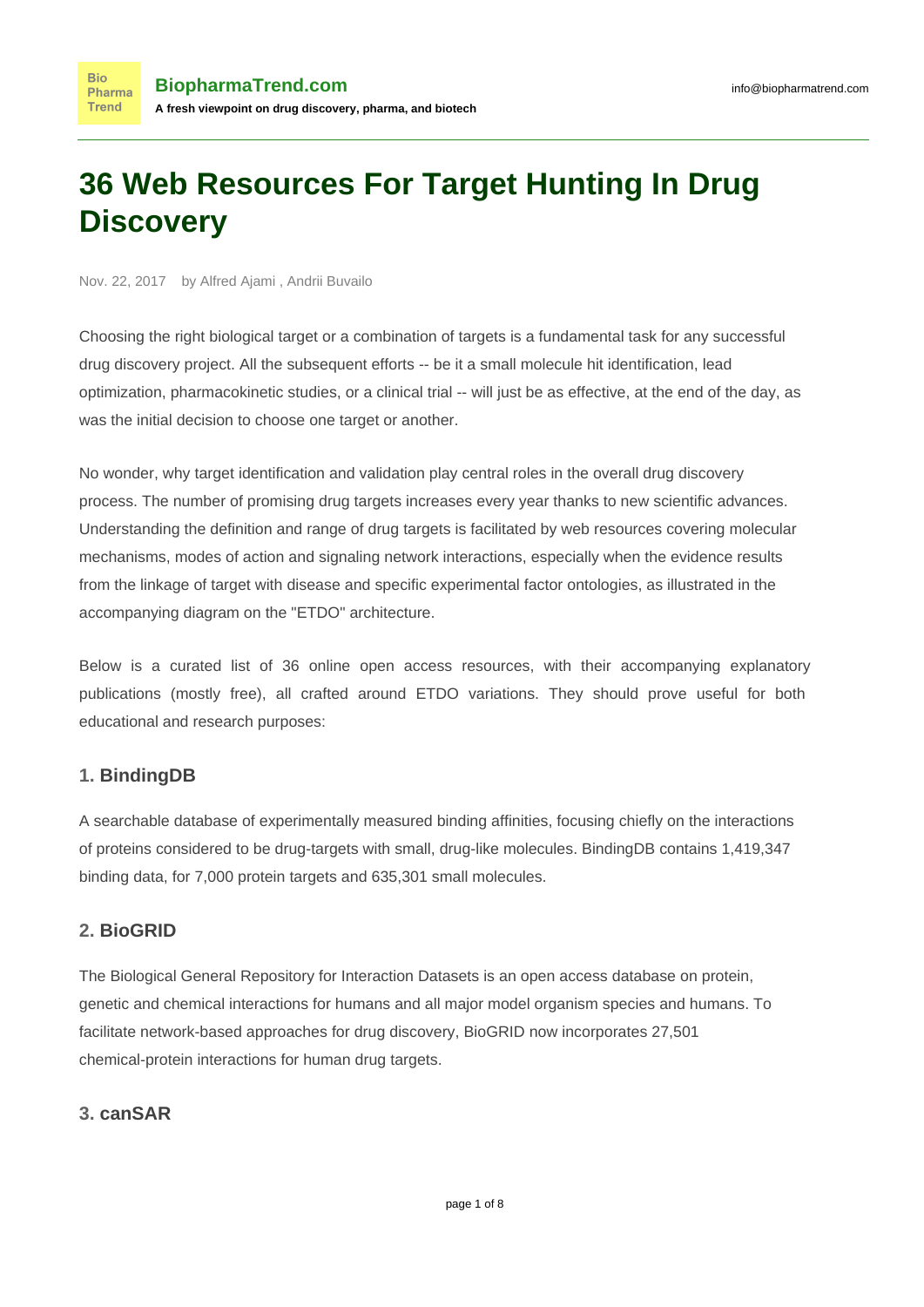A cancer research and drug discovery knowledgebase that contains chemical and pharmacological data for over one million, bioactive, small molecule drugs and compounds corresponding to ~8 million pharmacological bioactivities as well as over 10 million calculated chemical properties intended to enable target selection and validation in drug discovery.

# **4. [CARLSBAD](https://www.biopharmatrend.com/m/product/carlsbad/)**

A confederated database of more than 1 million bioactivity values for over 400,000 compounds associated with 3,500 protein targets. A [one-click user query](http://bit.ly/2zUdEio) can determine potential leads for a target, associated off-targets, and druggable targets in associated disease pathways.

## **5. [ChEMBL](https://www.ebi.ac.uk/chembl/)**

A large-scale database of bioactive drug-like small molecules, it contains 2-D structures, calculated properties (e.g. logP, Molecular Weight, Lipinski Parameters, etc.) and abstracted bioactivities (e.g. binding constants, pharmacology and ADMET information). Target data can be searched via keyword, protein sequence search (BLAST), or by navigating the target classification hierarchy. [Research](http://bit.ly/2AhBcxV) [reference.](http://bit.ly/2AhBcxV)

## **6. [CSNAP](https://www.biopharmatrend.com/m/product/csnap/)**

Chemical Similarity Network Analysis Pull-down is a computational approach for compound target identification. Query and reference compounds are populated on the network connectivity map and a graph-based neighbor counting method is applied to rank the consensus targets. The CSNAP approach facilitates high-throughput target discovery and off-target prediction.

## **7. [DGIdb 3.0](https://www.biopharmatrend.com/m/product/dgidb-30/)**

The Drug-Gene interaction database consolidates, organizes and presents drug-gene relationships and gene druggability information from papers, databases and web resources. It encapsulates multiple gene categories (e.g. kinases, G-protein coupled receptors) that are expected to be good drug targets.

## **8. [DINIES](https://www.biopharmatrend.com/m/product/dinies/)**

Drug-target Interaction Network Inference Engine built on Supervised analysis enables prediction of potential interactions between drug molecules and target proteins, based on drug data and omics-scale protein data.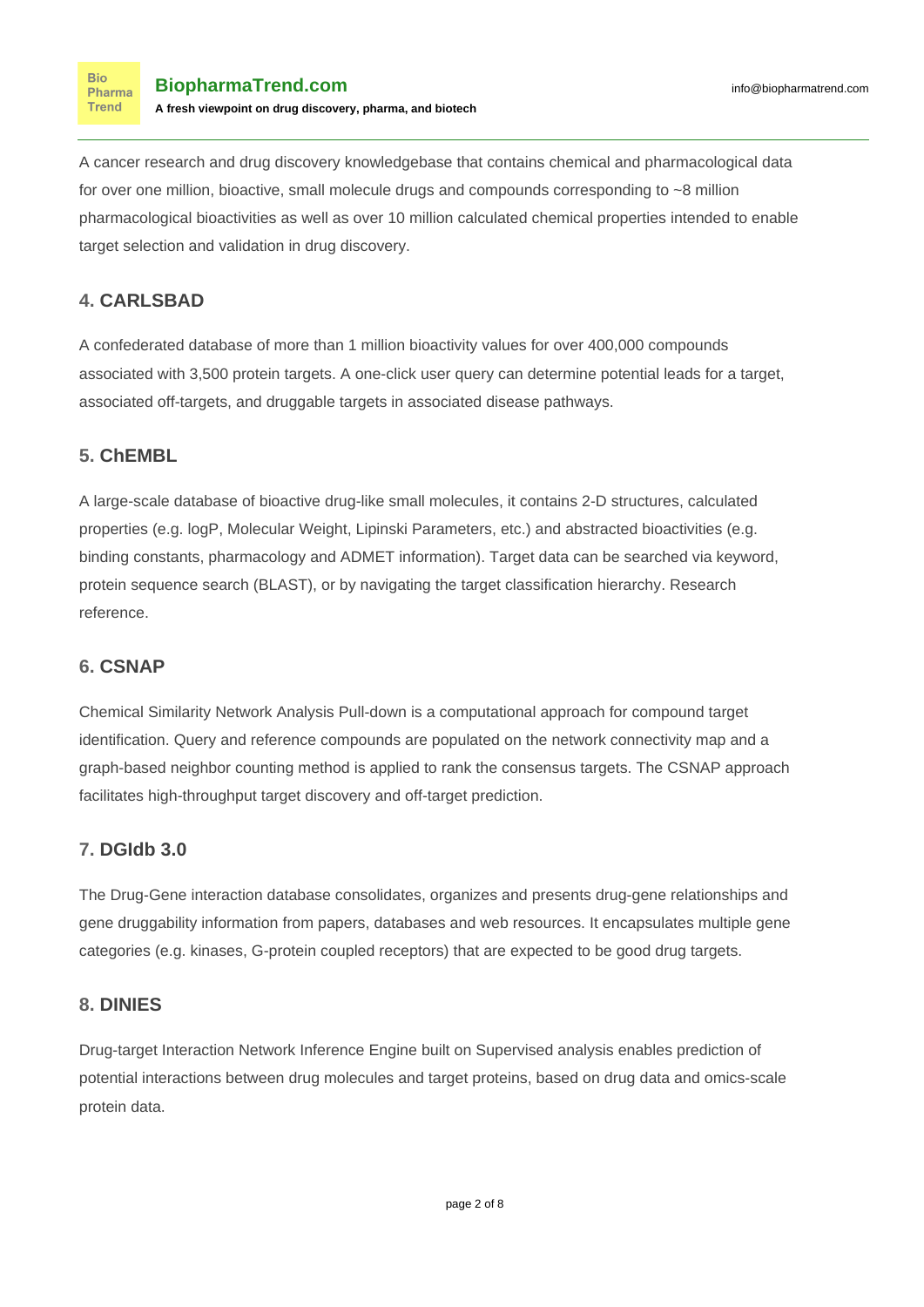## **9. [DisGeNET](https://www.biopharmatrend.com/m/product/disgenet/)**

A platform integrating information on human disease-associated genes and variants. It can be used for investigation of the molecular underpinnings of specific human diseases, analysis of the properties of disease genes, generation of hypothesis on drug therapeutic action and drug adverse effects, validation of computationally predicted disease genes, and retrieval of druggable targets and biological pathways for a disease of interest.

## **10. [DrugBank 3.0](https://www.biopharmatrend.com/m/product/drugbank//)**

A combination of detailed drug data with comprehensive drug target information, including searchable details on the nomenclature, ontology, chemistry, structure, function, action, pharmacology, pharmacokinetics, metabolism and pharmaceutical properties. Content covers 10,510 drug entries, 871 approved biotech (protein/peptide) drugs, 105 nutraceuticals and over 5,028 experimental drugs.

## **11. [DrugCentral](https://www.biopharmatrend.com/m/product/drugcentral/)**

Online drug compendium integrating structure, bioactivity, regulatory, pharmacologic actions and indications for active pharmaceutical ingredients. At the molecular level, DrugCentral bridges drug-target interactions with pharmacological action and indications to provide mechanistic understanding and relate protein targets to human disease and symptoms.

## **12. [DTO](https://www.biopharmatrend.com/m/product/dto/)**

Drug Target Ontology offers searchable database access to classify and integrate drug discovery data based on formalized and standardized classifications and annotations of druggable protein targets. DTO integrates phylogenecity, function, target development level, disease association, tissue expression, chemical ligand and substrate characteristics, and target-family specific characteristics.

## **13. [ECOdrug](https://www.biopharmatrend.com/m/product/ecodrug/)**

A research platform tool connecting drugs and conservation of their targets across species. It harmonizes ortholog predictions from multiple sources via a simple user interface underpinning critical applications for a wide range of studies in pharmacology, ecotoxicology and comparative evolutionary biology.

## **14. [HitPick](https://www.biopharmatrend.com/m/product/hitpick/)**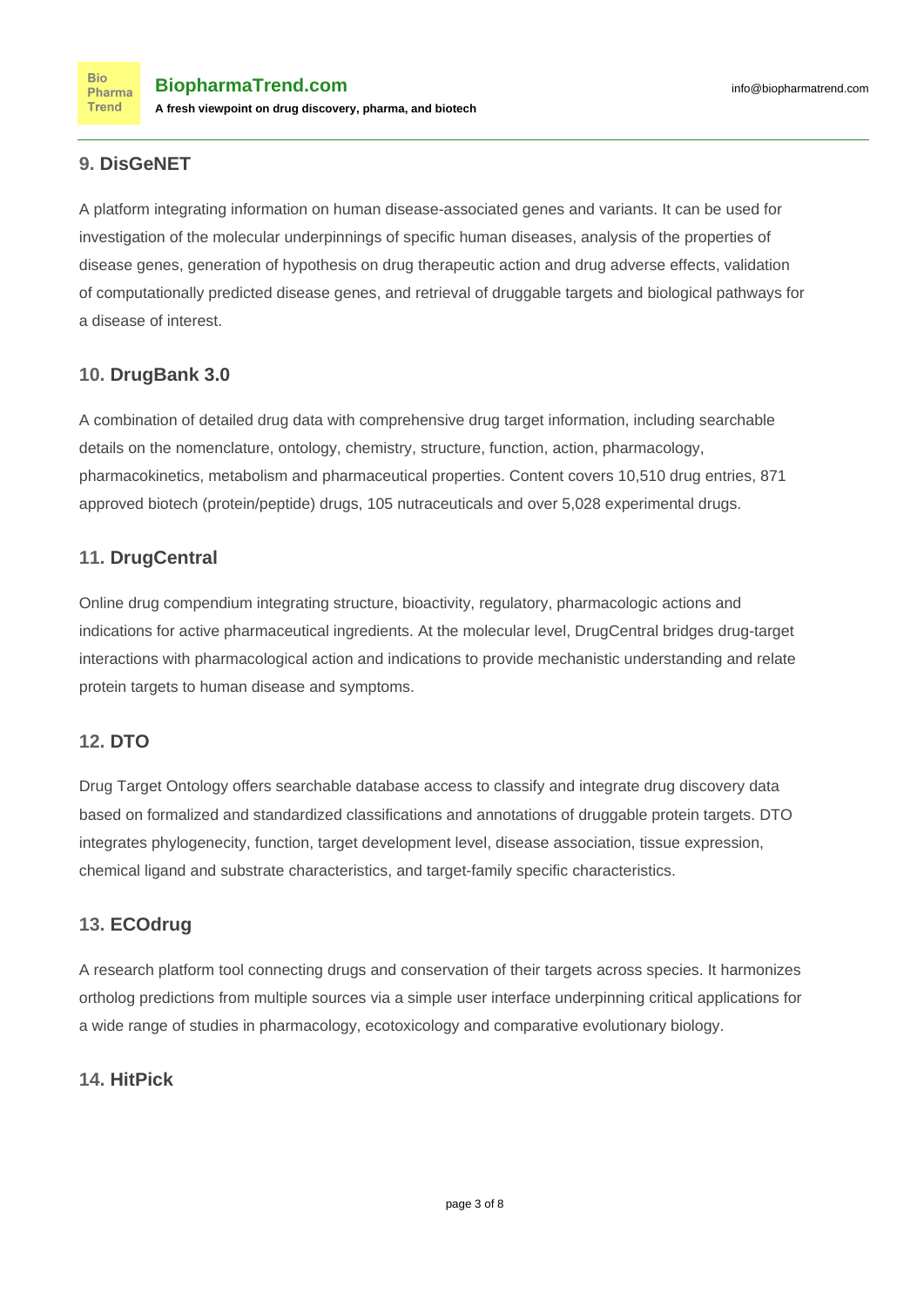A web server that facilitates the analysis of chemical screenings by identifying hits and predicting their molecular targets, with a focus on analysis and interpretation of chemical phenotypic screens. The target prediction functionality can also be used in a stand-alone fashion.

## **15. [iDrug-Target](https://www.biopharmatrend.com/m/product/idrug-target/)**

A package of web-services for predicting drug-target interactions between drug compounds and target proteins in cellular networking via a benchmark dataset optimization approach. It contains four predictors: iDrug-GPCR, iDrug-Chl, iDrug-Ezy, and iDrug-NR, specialized for GPCRs (G protein-coupled receptors), ion channels, enzymes, and NR (nuclear receptors), respectively.

## **16. [idTarget](https://www.biopharmatrend.com/m/product/idtarget/)**

A web server that can predict possible binding targets of a small chemical molecule via a divide-and-conquer docking approach. It is intended also to reproduce known off-targets of drugs or drug-like compounds. Unlike previous approaches that screen against a specific class of targets or a limited number of targets, idTarget adressess nearly all protein structures deposited in the Protein Data Bank (PDB).

## **17. [IUPHAR/BPS](https://www.biopharmatrend.com/m/product/iupharbps/)**

An interactive guide to pharmacology aggregating drug target information from Ensembl, UniProt, PubChem, ChEMBL and DrugBank, as well as curated citations from PubMed. Coverage includes the key properties and selective ligands and tool compounds available for each target family. Queries can then be expanded into the pharmacological, physiological, structural, genetic and pathophysiogical properties of each target.

## **18. [MANTRA](https://www.biopharmatrend.com/m/product/mantra/)**

Mode of Action by NeTwoRk Analysis is a computational tool for the evaluation of the target mode of action (MoA) of novel drug structures and the identification of known and approved candidates for "drug repositioning". Structural queries are automatically integrated into a network of compounds where the topology reveals similarities and differences in MoA compared to reference compounds in the known pharmacopoeia.

## **19. [Open Targets](https://www.biopharmatrend.com/m/product/open-targets/)**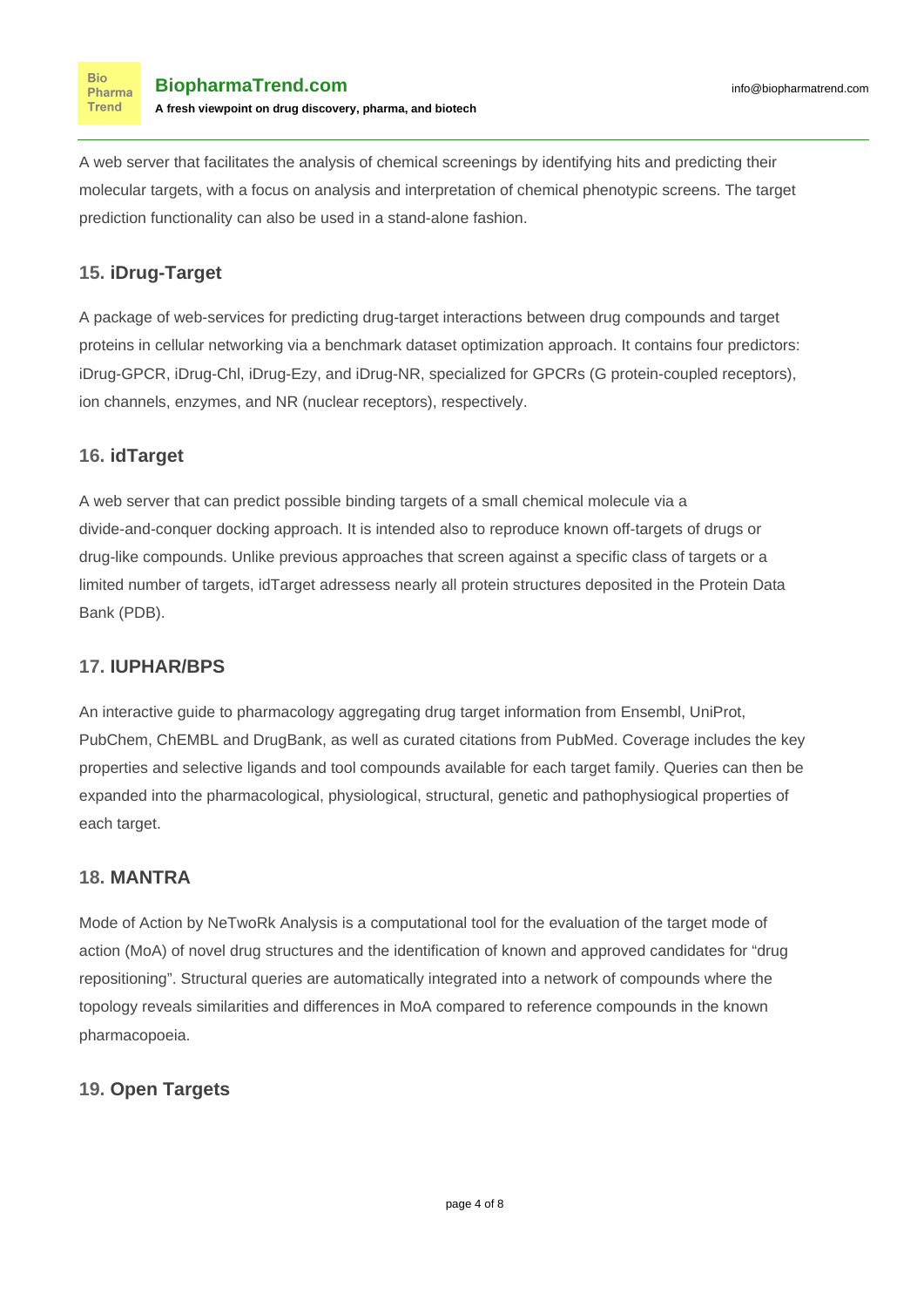A platform for therapeutic target identification and validation, providing either a target-centric workflow to identify diseases that may be associated with a specific target, or a disease-centric workflow to identify targets that may be associated with a specific disease. Coverage includes genetic associations, somatic mutations, know drugs, gene expression, affected pathways, literature mining and animal models.

## **20. [PASS](https://www.biopharmatrend.com/m/product/pass-online/)**

Prediction of Activity Spectra for Substances is an online tool for evaluating the general biological potential of an organic drug-like molecule. PASS provides simultaneous predictions of many types of biological activity, including molecular and cellular targets, with readouts modeled after the [Anatomical](http://bit.ly/2hL1Fca) [Therapeutic Chemical](http://bit.ly/2hL1Fca) classification system (ATC). In this context, see also SuperPred.

## **21. [PharmMapper](https://www.biopharmatrend.com/m/product/pharmmapper/)**

A web server for potential drug target identification with a target database of over 53,000 receptor-based pharmacophore models created with ~23,000 protein poses predicted to qualify as druggable binding sites. The expanded target data repositry in Version 7 now covers 450 indications and 4,800 molecular functions.

## **22. [Pharos](https://www.biopharmatrend.com/m/product/pharos/)**

A multimodal web interface and target search portal at the front end of the underlying databases in the Illuminating the Druggable Genome initiative. It also integrates with the functionality of the DrugCentral and DTO resources (also cited in this compendium). Pharos now serves as an entry point to targets in the entire human proteome. Its design is intended to shed light on the dark corners thereby expanding what is considered druggable.

## **23. [PhID](https://www.biopharmatrend.com/m/product/phid/)**

A network pharmacology portal of targets, diseases, genes, side-effects, pathways, and drugs designed to provide visualization of complex relationships and specifically to predict drug-target interactions. The underlying databases cover approximately 330,000 chemical structures, including the known pharmacopoeia; 24,000 targets; 8,500 diseases; 43,000 genes; 4,500 side effects; and 867 pathways.

## **24. [PPB](https://www.biopharmatrend.com/m/product/ppb/)**

The Polypharmacology Browser is a multi-fingerprint target prediction tool using ChEMBL bioactivity data. It allows users to find out if a newly identified bioactive molecule, or any compound, is closely related to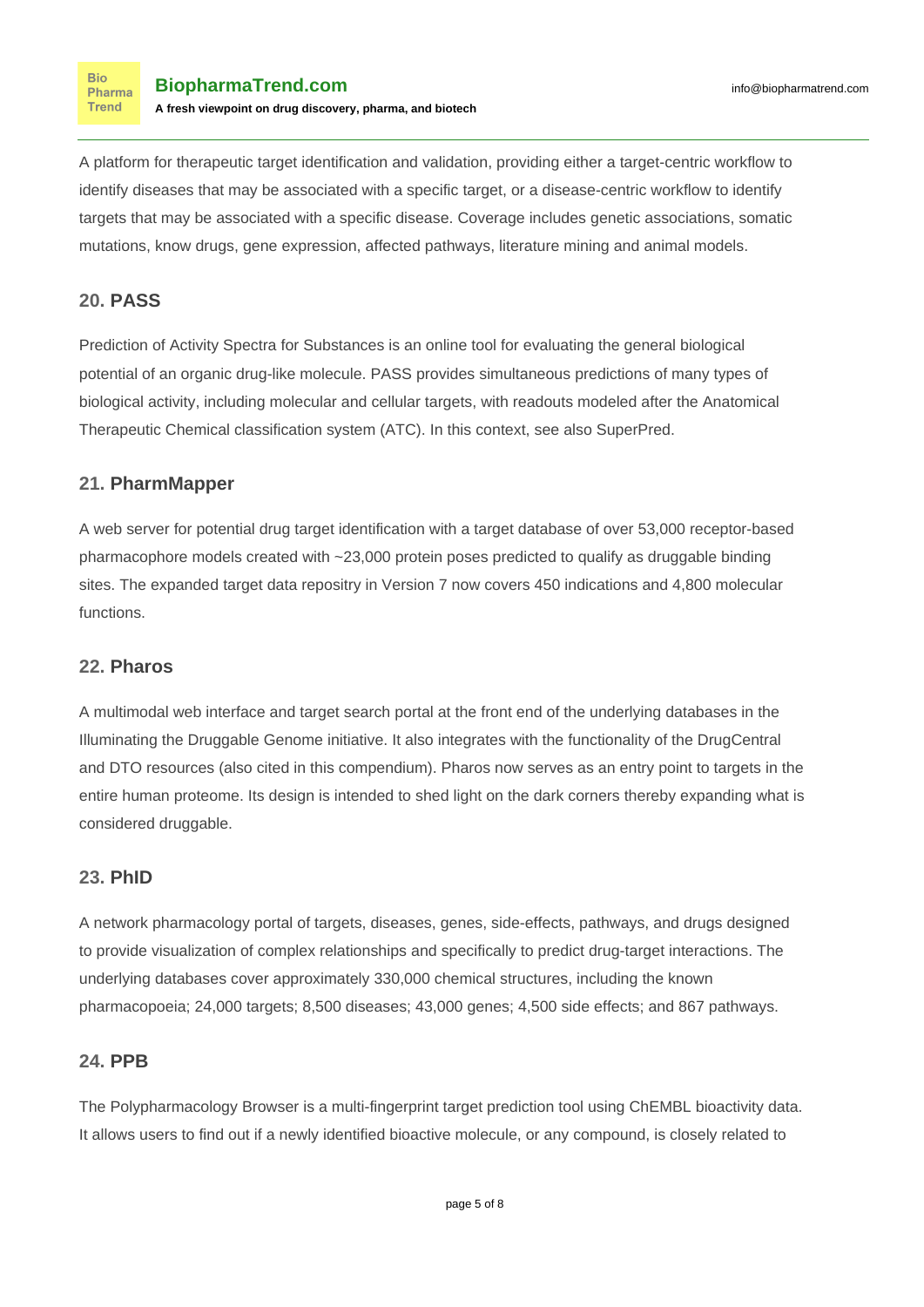molecules with documented bioactivity and therefore likely to interact with the corresponding biological target.

## **25. [PROMISCUOUS](https://www.biopharmatrend.com/m/product/promiscuous/)**

A database and visualization tool for network-based drug-repositioning designed to deliver complex relations among drugs, their respective targets and side-effects of the drugs. The web portal has been designed with a novel interface that offers a "natural" way of exploring the network: database entities (drugs, targets and side effects) are represented as nodes in a network with edges, which represent the relations between them. Coverage of the 25,000 drug plus drug-like molecules collection includes annotations on drug-protein and protein-protein relationships.

## **26. [SEA](https://www.biopharmatrend.com/m/product/sea/)**

The Similarity Ensemble Approach categorizes proteins by comparing the set-wise chemical similarity among their ligands. It can be used to rapidly search large compound databases and to build cross-target similarity maps. A collection of ~65,000 ligands annotated for drug targets are incorporated into the query algorithms. These relate targets according to ligand chemistry in order to reveal unexpected relationships that may be assayed using the ligands themselves.

## **27. [SLAP](https://www.biopharmatrend.com/m/product/slap/)**

Semantic Link Association Prediction uncovers "missing links" from a wide range of databases, including compound-gene, drug-drug, protein-protein, drug-side effects, to create a complex network of compound-target interactions for which there is no experimental data but which are statistically probable.

## **28. [SPiDER](https://www.biopharmatrend.com/m/product/spider/)**

Computer assisted drug design that identifies the macromolecular targets of chemical entities using self-organizing maps, consensus scoring, and statistical analysis to successfully identify targets for both known drugs and computer-generated molecular scaffolds.

## **29. [SuperDRUG2](https://www.biopharmatrend.com/m/product/superdrug2/)**

Knowledge-base of approved and marketed drugs covering 4,587 active pharmaceutical ingredients, including small molecules and biological products. The database is intended as a one-stop resource providing data on: chemical structures, regulatory details, indications, drug targets, side-effects, physicochemical properties, pharmacokinetics and drug-drug interactions.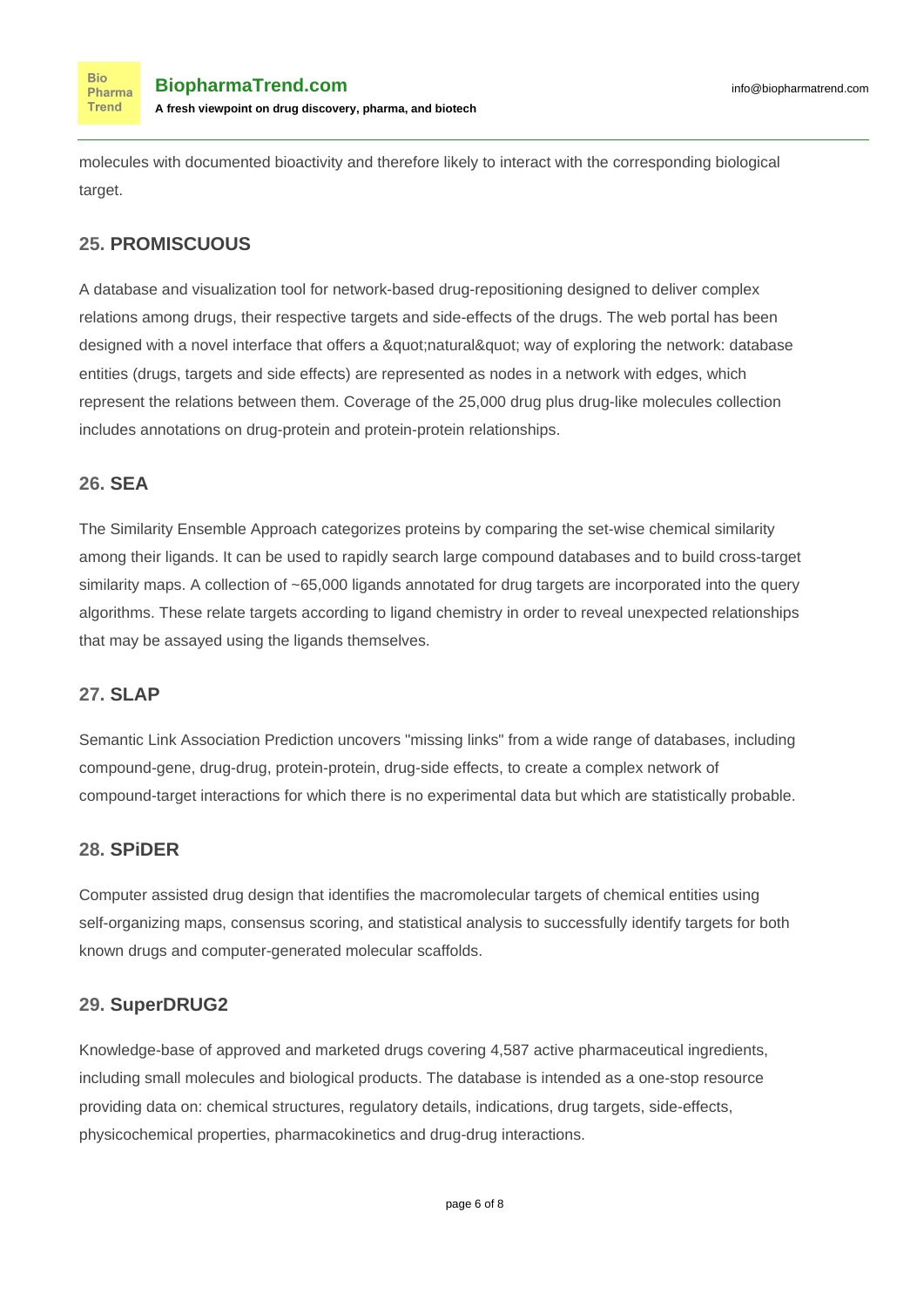## **30. [SuperPred](https://www.biopharmatrend.com/m/product/superpred/)**

**Bio** 

Trend

A prediction web server for [ATC codes](http://bit.ly/2hL1Fca) and target prediction of compounds. Predicting ATC codes or targets of small molecules, and thus gaining information about the compounds, assists in the drug development process for new compounds. The web server's ATC prediction as well as target prediction is based on an internal pipeline consisting of 2D fragment and 3D similarity search results. In this context, also see PASS.

## **31. [SuperTarget](https://www.biopharmatrend.com/m/product/supertarget/)**

A web-based, searchable data warehouse integrating drug-related information associated with medical indications, adverse drug effects, drug metabolism, pathways and Gene Ontology (GO) terms for target proteins. The current database version contains more than 6,000 target proteins, which are annotated with more than 330,000 relationships to 196,000 compounds (including approved drugs).

#### **32. [SwissTargetPrediction](https://www.biopharmatrend.com/m/product/swisstargetprediction/)**

A web server for target prediction of bioactive small molecules using drawn structures or SMILES notation for input. By analyzing a combination of 2D and 3D similarity measures, the underlying software compares the query molecule to a library of 280,000 compounds active on more than 2,000 targets in 5 different organisms. Mapping predictions by homology within and between different species is enabled for close paralogs and orthologs.

## **33. [TargetMine](https://www.biopharmatrend.com/m/product/targetmine/)**

An integrative data analysis platform for gene set analysis and knowledge discovery in a data warehouse framework. The current version has been optimized for target prioritization in response to queries, while also surveying the wider biological and chemical data space, relevant to drug discovery and development. Search functions permit users to identify chemicals and drugs that interact with a given set of genes/proteins and integrate them into gene-disease associations and regulatory networks.

#### **34. [TargetNet](https://www.biopharmatrend.com/m/product/targetnet/)**

A web service for predicting potential drug-target interaction profiling via multi-target SAR models. Naïve Bayes models together with various molecular fingerprints are employed to construct prediction models against 623 human proteins with highly validated druggable features.

#### **35. [TTD](https://www.biopharmatrend.com/m/product/ttd/)**